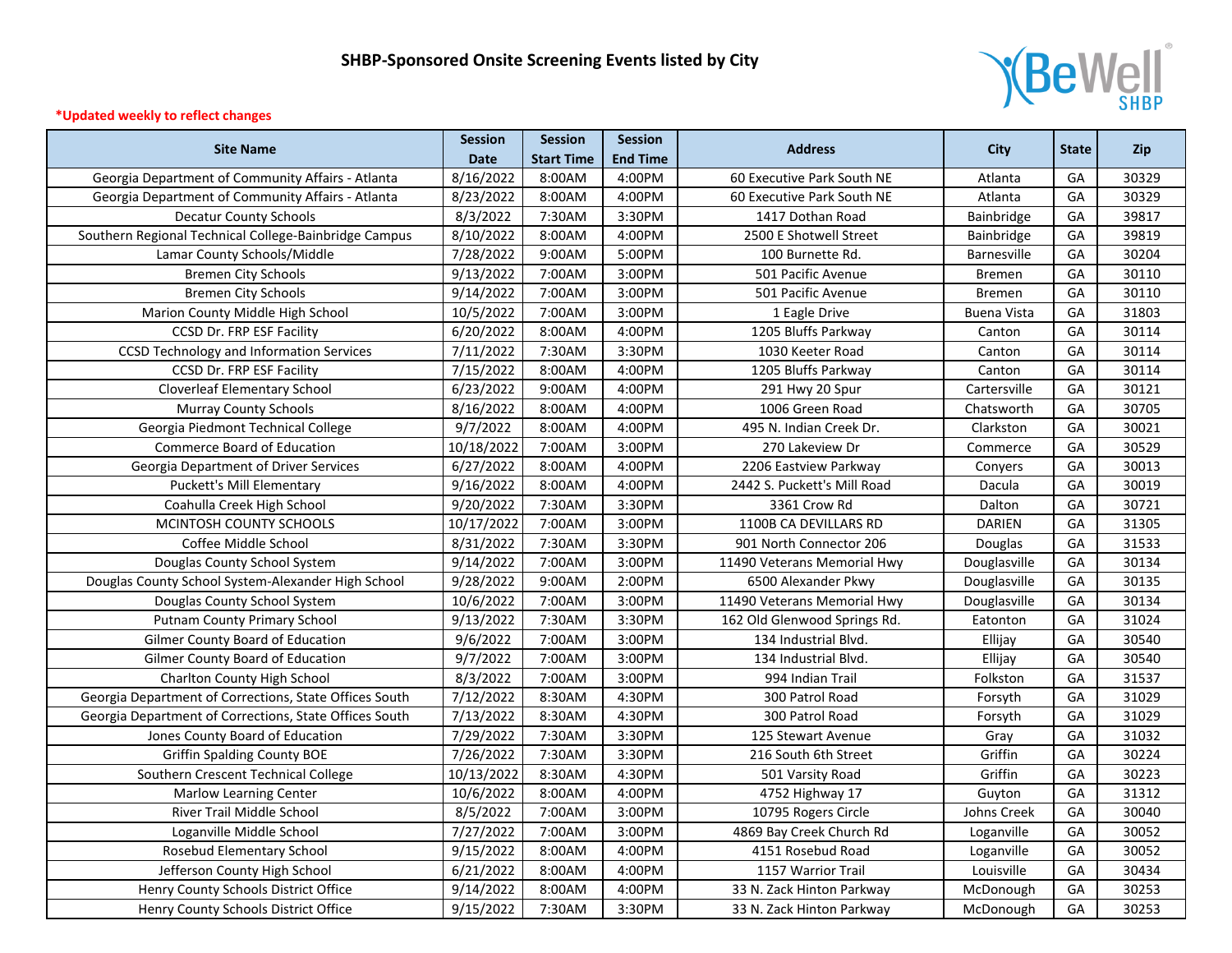

## **\*Updated weekly to reflect changes**

| <b>Site Name</b>                                     | <b>Session</b><br><b>Date</b> | <b>Session</b><br><b>Start Time</b> | <b>Session</b><br><b>End Time</b> | <b>Address</b>                | City                  | <b>State</b> | Zip   |
|------------------------------------------------------|-------------------------------|-------------------------------------|-----------------------------------|-------------------------------|-----------------------|--------------|-------|
| Henry County Schools District Office                 | 9/16/2022                     | 8:00AM                              | 4:00PM                            | 33 N. Zack Hinton Parkway     | McDonough             | GA           | 30253 |
| <b>Baldwin County School District</b>                | 10/21/2022                    | 8:00AM                              | 4:00PM                            | 110 N ABC Street              | Milledegville         | GA           | 31061 |
| <b>Walton County BOE Annex</b>                       | 6/29/2022                     | 8:00AM                              | 4:00PM                            | 1820 State Hwy 11             | Monroe                | GA           | 30656 |
| Southern Regional Technical College-Veterans Parkway | 7/21/2022                     | 8:00AM                              | 4:00PM                            | 800 Veterans Parkway North    | Moultrie              | GA           | 31788 |
| <b>Colquitt County Board of Education</b>            | 10/5/2022                     | 7:00AM                              | 3:00PM                            | 710 Lane St                   | Moultrie              | GA           | 31768 |
| <b>Colquitt County Board of Education</b>            | 10/6/2022                     | 7:00AM                              | 3:00PM                            | 710 Lane St                   | Moultrie              | GA           | 31768 |
| <b>Brooks Elementary</b>                             | 9/28/2022                     | 7:30AM                              | 3:30PM                            | 35 Genesee Point              | Newnan                | GA           | 30263 |
| <b>Frances Meeks Elementary</b>                      | 7/28/2022                     | 9:00AM                              | 5:00PM                            | 488 Warren Hill Road          | Richmond Hill         | GA           | 31324 |
| Richmond Hill High School                            | 9/6/2022                      | 8:30AM                              | 4:30PM                            | 1 Wildcat Drive               | <b>Richmond Hill</b>  | GA           | 31324 |
| <b>Effingham County Board of Education</b>           | 8/3/2022                      | 8:00AM                              | 4:00PM                            | 405 North Ash Street          | Springfield           | GA           | 31329 |
| Dekalb County School District                        | 8/12/2022                     | 7:30AM                              | 3:30PM                            | 1701 Mountain Industrial Blyd | <b>Stone Mountain</b> | GA           | 30083 |
| Dekalb County School District                        | 9/9/2022                      | 7:30AM                              | 3:30PM                            | 1701 Mountain Industrial Blvd | Stone Mountain        | GA           | 30083 |
| Thomaston-Upson Fine Arts Center                     | 7/26/2022                     | 7:00AM                              | 3:00PM                            | 262 Knight Trail              | Thomaston             | GA           | 30286 |
| Thomaston-Upson Fine Arts Center                     | 7/27/2022                     | 7:00AM                              | 3:00PM                            | 262 Knight Trail              | Thomaston             | GA           | 30286 |
| Thomaston-Upson Fine Arts Center                     | 7/28/2022                     | 7:00AM                              | 3:00PM                            | 262 Knight Trail              | Thomaston             | GA           | 30286 |
| Southern Regional Technical College-Thomasville      | 8/2/2022                      | 8:00AM                              | 4:00PM                            | 15689 US 19 North             | Thomasville           | GA           | 31792 |
| Southern Regional Technical College-Tifton Campus    | 8/4/2022                      | 8:00AM                              | 4:00PM                            | 52 Tech Drive                 | Tifton                | GA           | 31794 |
| Dade Elementary School                               | 8/2/2022                      | 7:00AM                              | 3:00PM                            | 306 Wolverine Drive           | Trenton               | GA           | 30752 |
| Georgia Department of Community Affairs - Waycross   | 8/19/2022                     | 8:00AM                              | 4:00PM                            | 500 Alice Street              | Waycross              | GA           | 31501 |
| <b>BURKE COUNTY BOE</b>                              | 7/11/2022                     | 7:00AM                              | 3:00PM                            | 789 BURKE VETERANS PARKWAY    | WAYNESBORO            | GA           | 30830 |